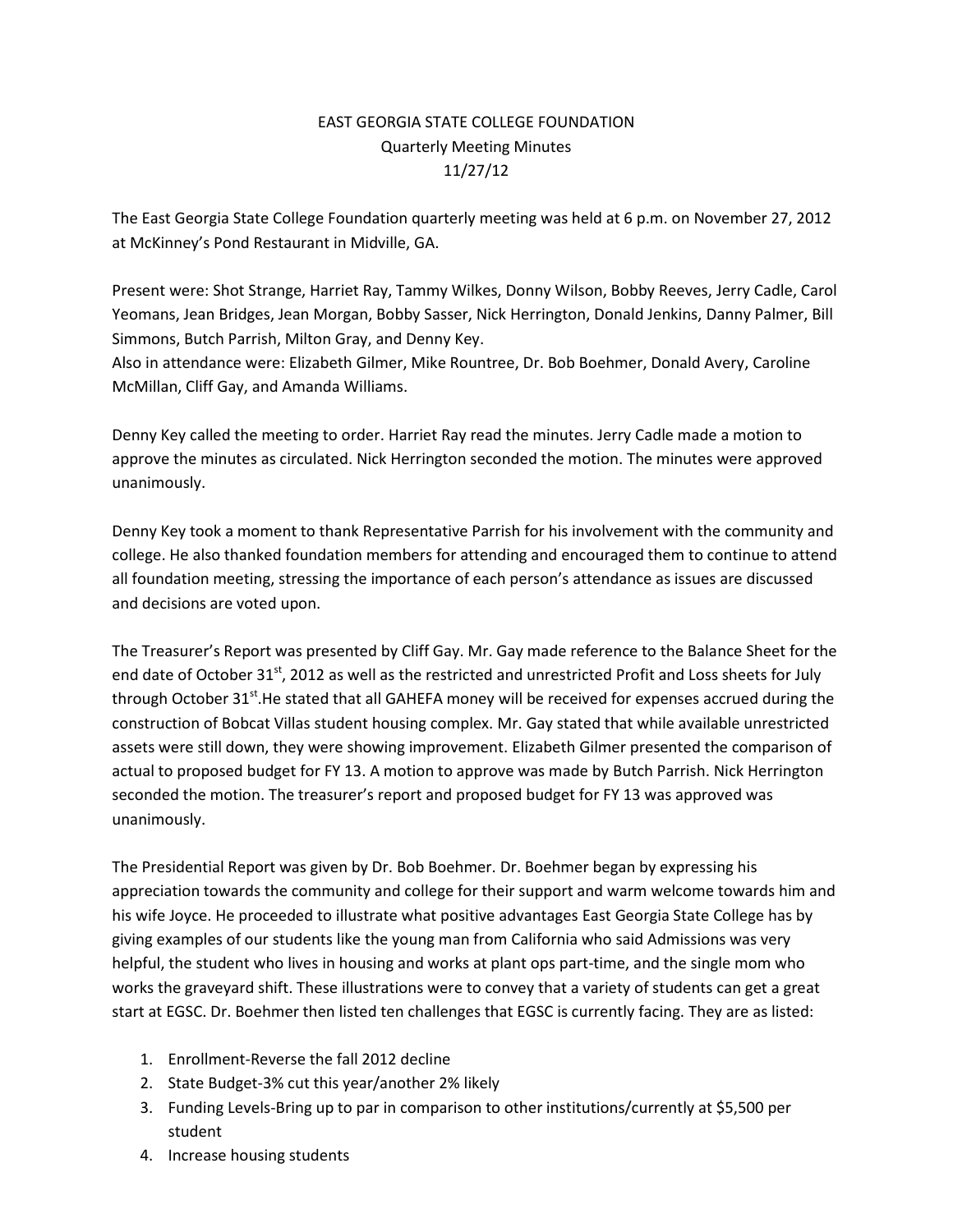- 5. Initiation of a Capital Campaign
- 6. New Programs in Augusta for Fall 2012 with GA Regents University of Augusta
- 7. SACS Visit in February 2013
- 8. Complete College GA Plan-The governor plans to increase the number of people who obtain a degree in the state of Georgia. This in turn creates a more attractive area to live, attracts better industries, etc. Our goal is get students in the door, get them to graduate and then get them to another institution. Dr. Boehmer stated the current graduation rate for black females is 3.5%, for black males is 3.5%, for white females is 12.5% and for white males is 7.0%. The goal is to increase these percentages over the next two years.
- 9. Associates Degree in Statesboro- approval needed from SACS for Statesboro
- 10. Biology Program-Create an excitement in our students for the program as well as work towards developing other programs that do not duplicate what other institutions are doing. For example, a bachelor of science in nursing, teacher education or public protection for those whom wish to be firefighters.

Dr. Boehmer went on to state that opportunity exists in all challenges.

Dr. Paul Cerpovicz was mentioned for his Regents recognition as Professor of the Year. Dr. Cerpovicz will attend the Regents Gala in Atlanta in March of 2013.

Bobby Sasser recognized the full calendar of events such as basketball games, Vision Series events, and Fulford Center events at EGSC as being a good thing.

Dr. Boehmer extended an invitation to all guests to take advantage of EGSC's new and improved food service options including the Common Grounds coffee shop, dining hall, and Campus Café.

He also announced his upcoming letter in January to the college and community that will be posted on the college website as an informal means of communication to keep everyone informed.

Denny Key expressed his gratitude towards Dr. Boehmer's enthusiasm as EGSC's new president and community member.

Mr. Key opened the meeting by expressing the need for a change in the Foundation by-laws. He proposed that the by-laws state that the majority may rule rather than ¾ being needed. At that time Elizabeth Gilmer expressed reasoning on why a change in the by-laws was necessary. The current member list of 32 presents a difficult time achieving a quorum so that issues at hand can be voted upon. A copy of the current by-laws was included in each member's packet for review. It was also mentioned that there would be an increased effort to get back to committee work and standing committees would be formed to aid in dealing with basic changes or needs.

After a brief question and answer session a motion was made by Jerry Cadle to amend the by-laws with Milton Gray seconding the motion. Motion to amend the by-laws was unanimous.

A motion to change the current name of East Georgia College Foundation to East Georgia State College Foundation was made by Bobby Reeves with a second by Donald Jenkins. The motion was approved unanimously. This will be recorded with the Secretary of State's Office.